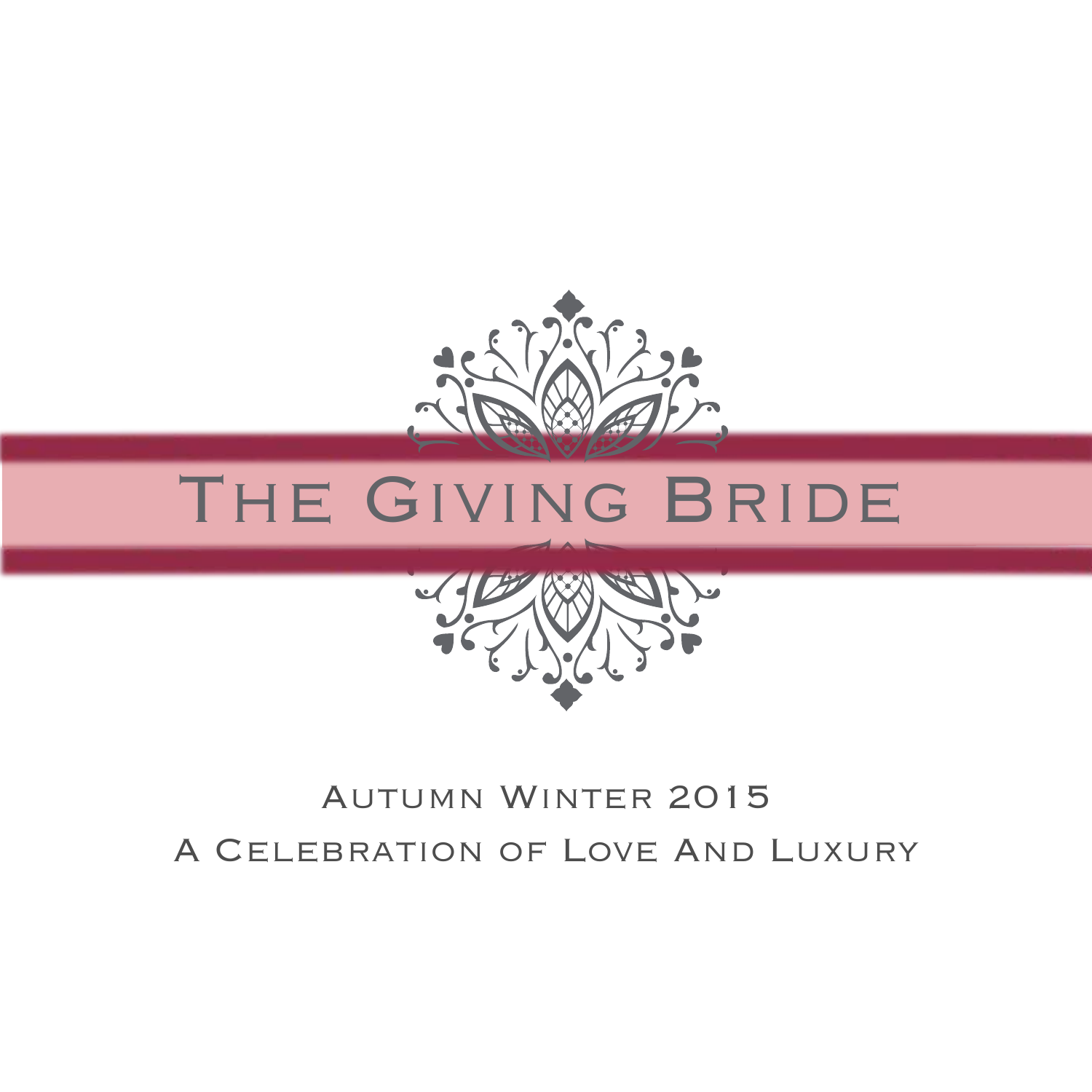STARTED IN 2012, THE GIVING BRIDE CREATES EXQUISITE LINGERIE FOR THE DISCERNING BRIDE WITH A GENEROUS SPIRIT. OUR ORIGINAL DESIGNS ARE BEAUTIFULLY MADE FROM LUXURY FABRICS EMBELLISHED WITH ELEGANT TOUCHES LIKE FRENCH LACE AND SWAROVSKI CRYSTALS.

OUR LINGERIE IS PROUDLY MADE IN NEW YORK AND A PORTION OF EVERY PURCHASE GOES TO A WOMEN'S SHELTER.

ALL OF WHICH MAKES THE GIVING BRIDE (AND YOU) THE MOST BEAUTIFUL BRIDE OF ALL.



THE GIVING BRIDE'S AUTUMN WINTER 2015 COLLECTION, "A CELEBRATION OF LOVE AND LUXURY" WAS INSPIRED BY THE LUXURIOUS TEXTURES OF THE WARM VELVET, COOL SILK, AND

LACE THAT RUNS THROUGH THE COLLECTION.

THE IVORY, BLUSH, AND MARSALA COLOR PALLET CREATES A ROMANTIC THEME THAT UNIFIES ALL OF THE PIECES INTO ONE COHESIVE VISION.

WE HOPE YOU'LL SEE LOVE THAT WENT INTO EVERY ONE OF THESE SPECIAL PIECES.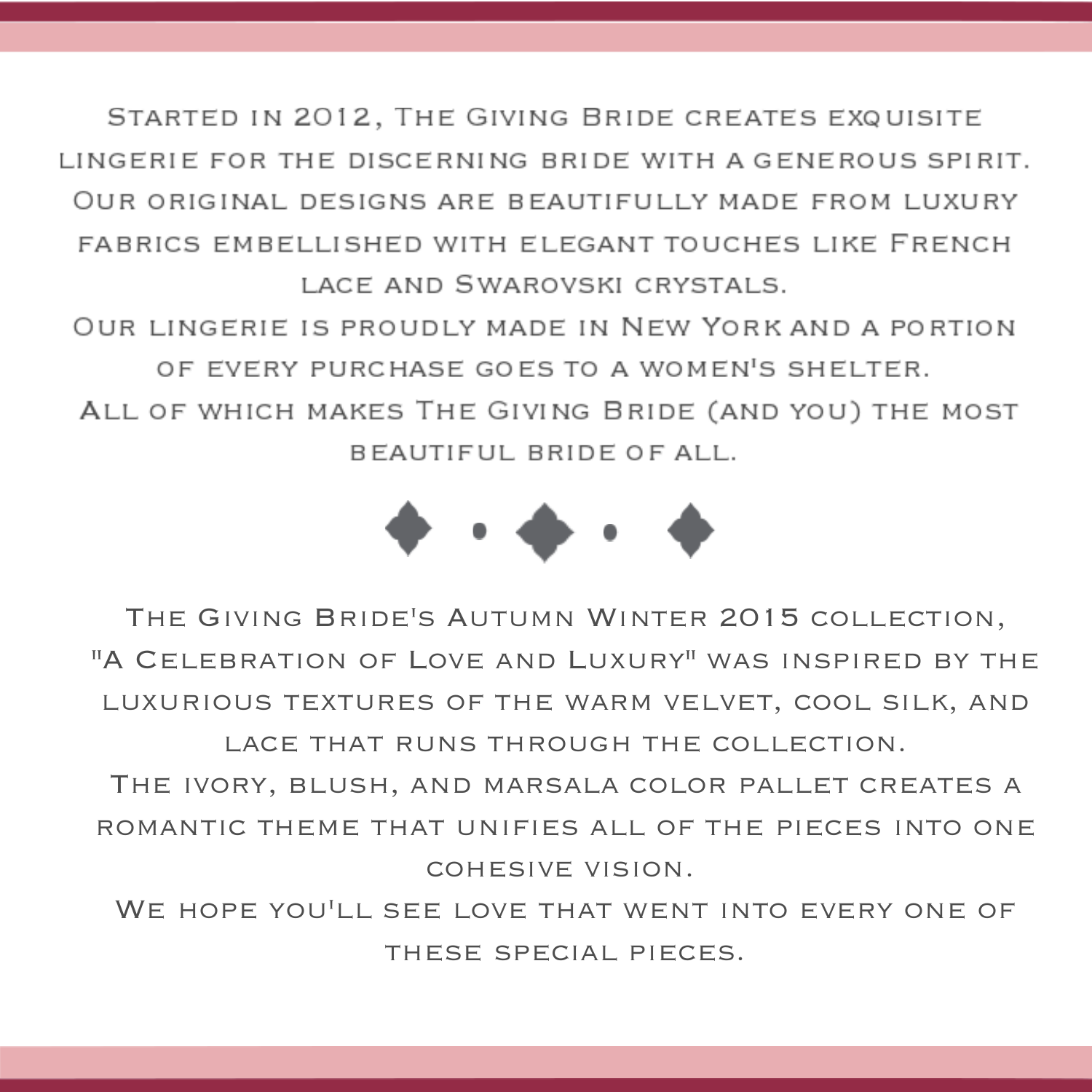

### THE JENNIFER ROMPER

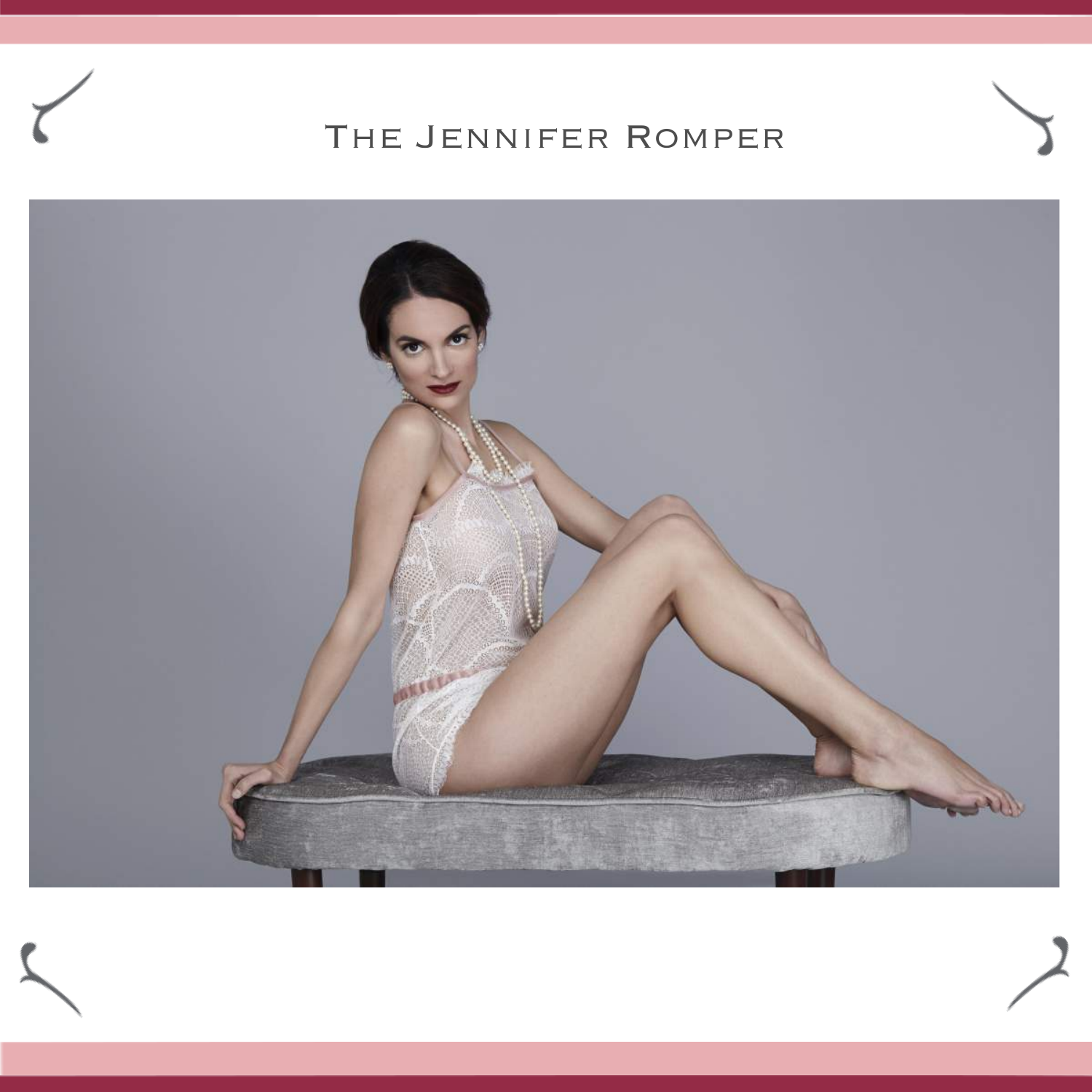## THE JENNIFER ROMPER THIS GORGEOUS LACE ROMPER WITH ITS CONTRASTING VELVET TRIM IS A LITTLE BIT NAUGHTY BUT OH SO NICE! SOFT VELVET STRAPS ADJUST FOR A COMFORTABLE FIT. BASHFUL BRIDES CAN PAIR IT WITH OUR KAT THONG FOR MORE COVERAGE.

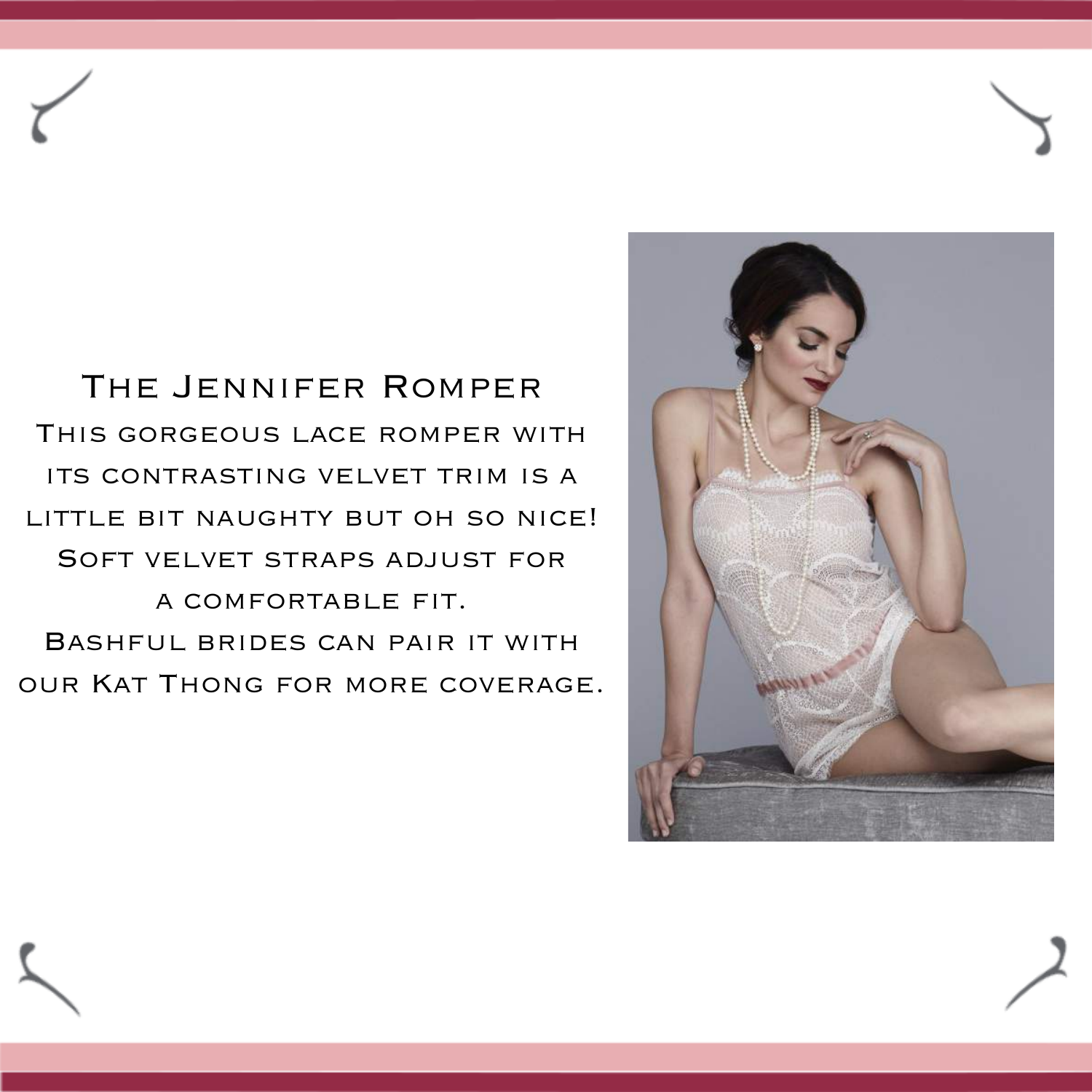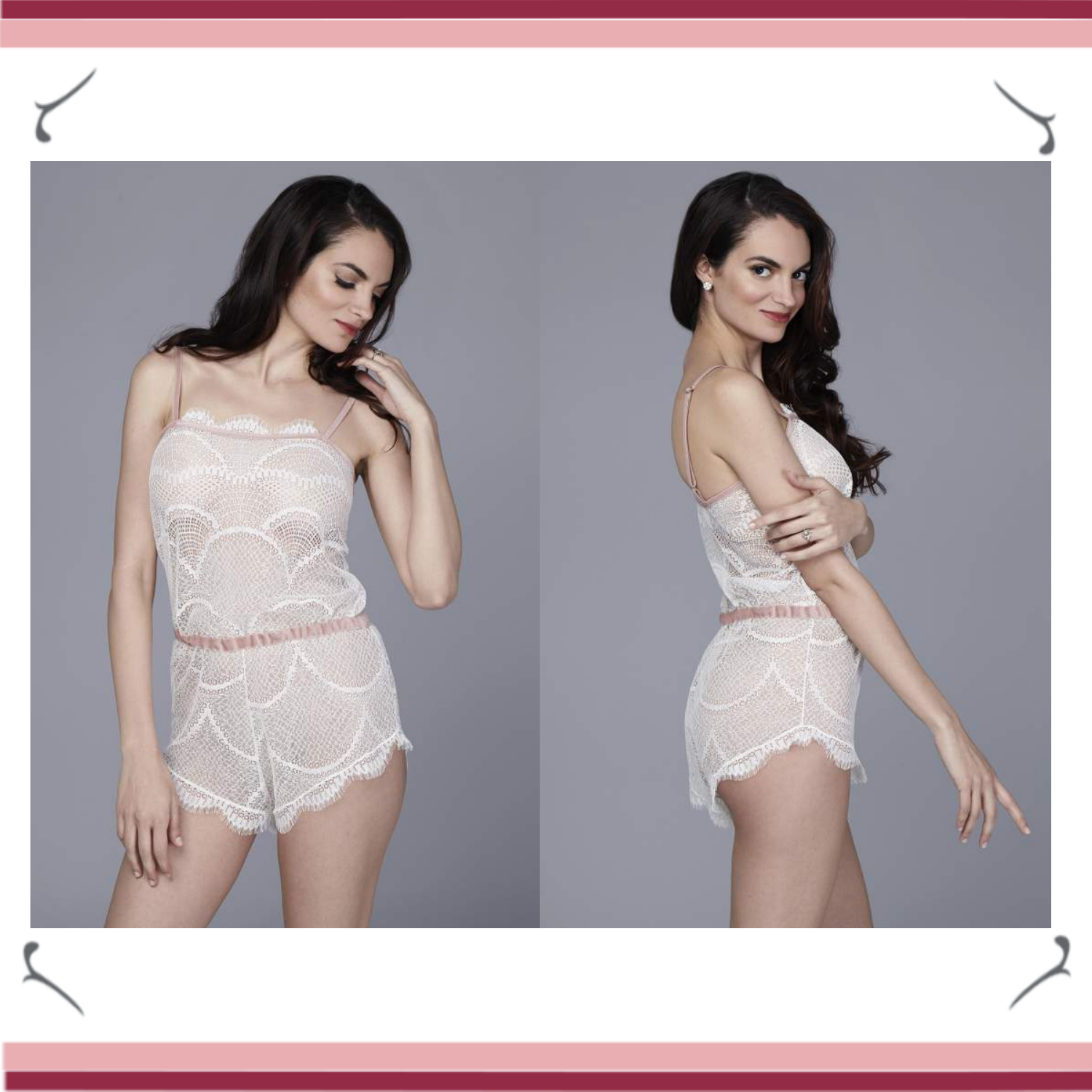## ELIZABETH ROMPER SLIP INTO THIS EXQUISITE SILK ROMPER WITH ITS SOFT, VELVET TRIM AND YOU WILL FEEL AS FABULOUS AS YOU LOOK. A TOUCH OF SPANDEX AND ADJUSTABLE STRAPS ENSURE A FLATTERING FIT.

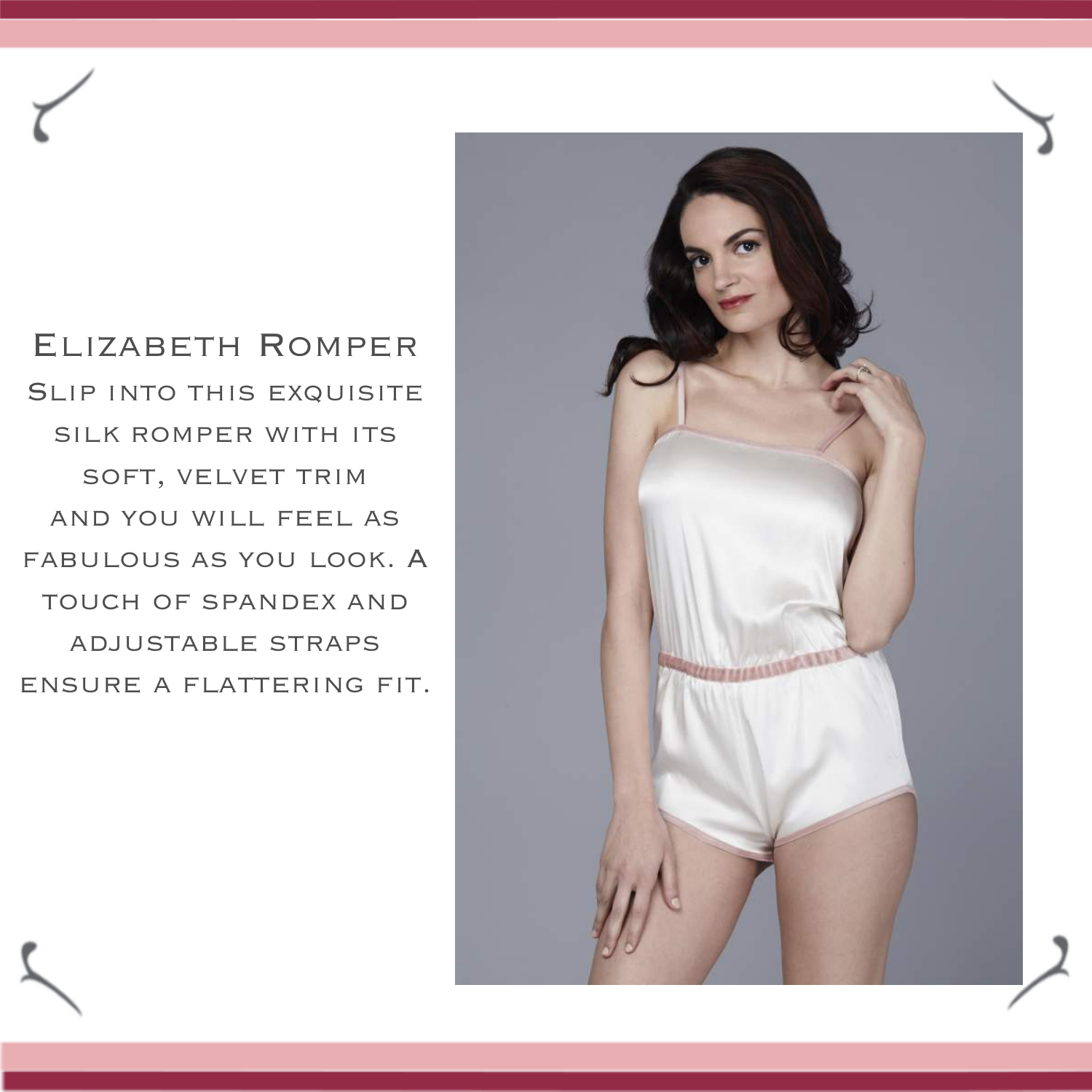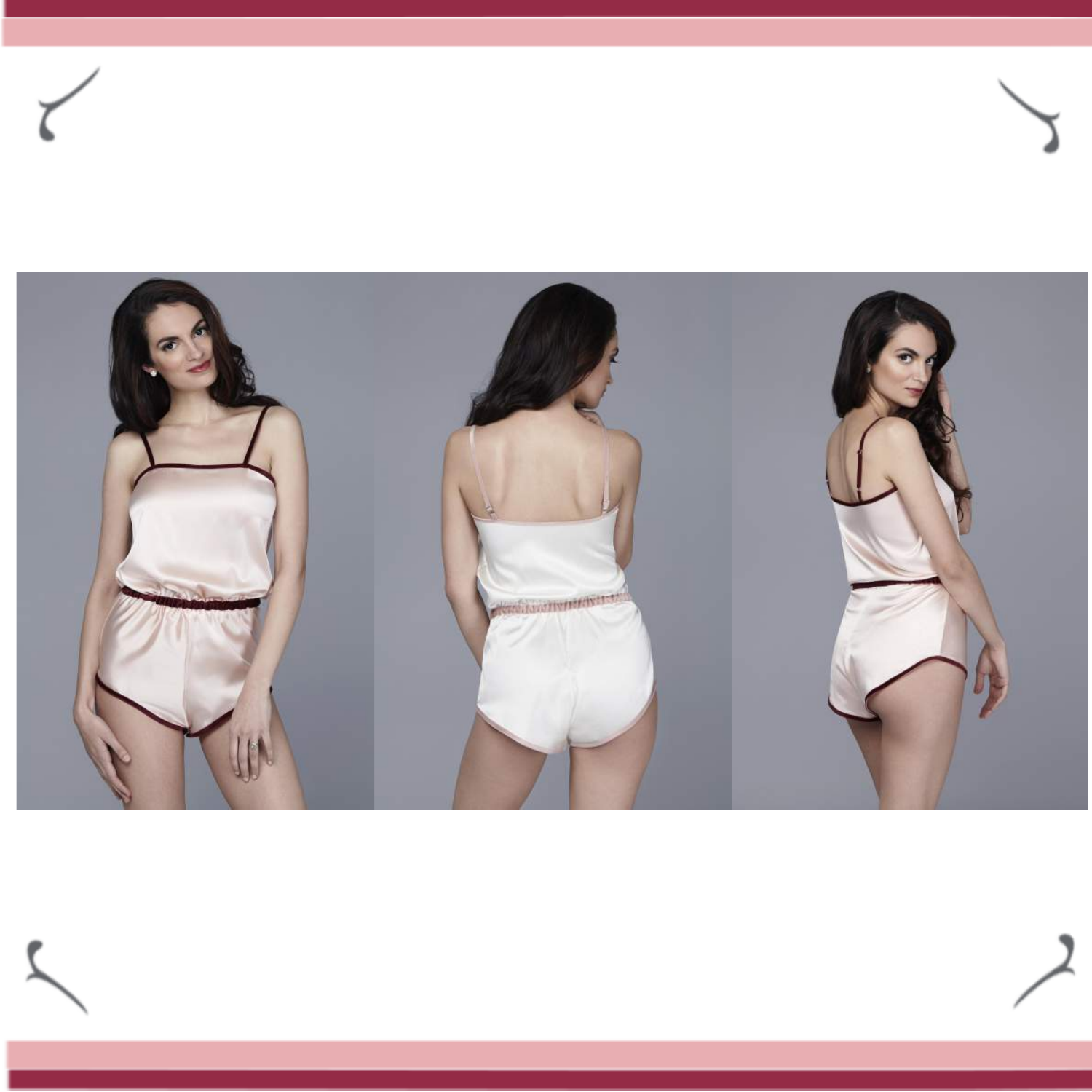#### Karolina Kimono

WHAT COULD BE MORE LOVELY THAN THIS ELEGANT, LACE ROBE TRIMMED IN VELVET? TROUSSEAU WORTHY, TIMELESS AND ROMANTIC, THIS IS A STATEMENT PIECE THAT WILL MAKE YOU FEEL HAPPY EVER AFTER!

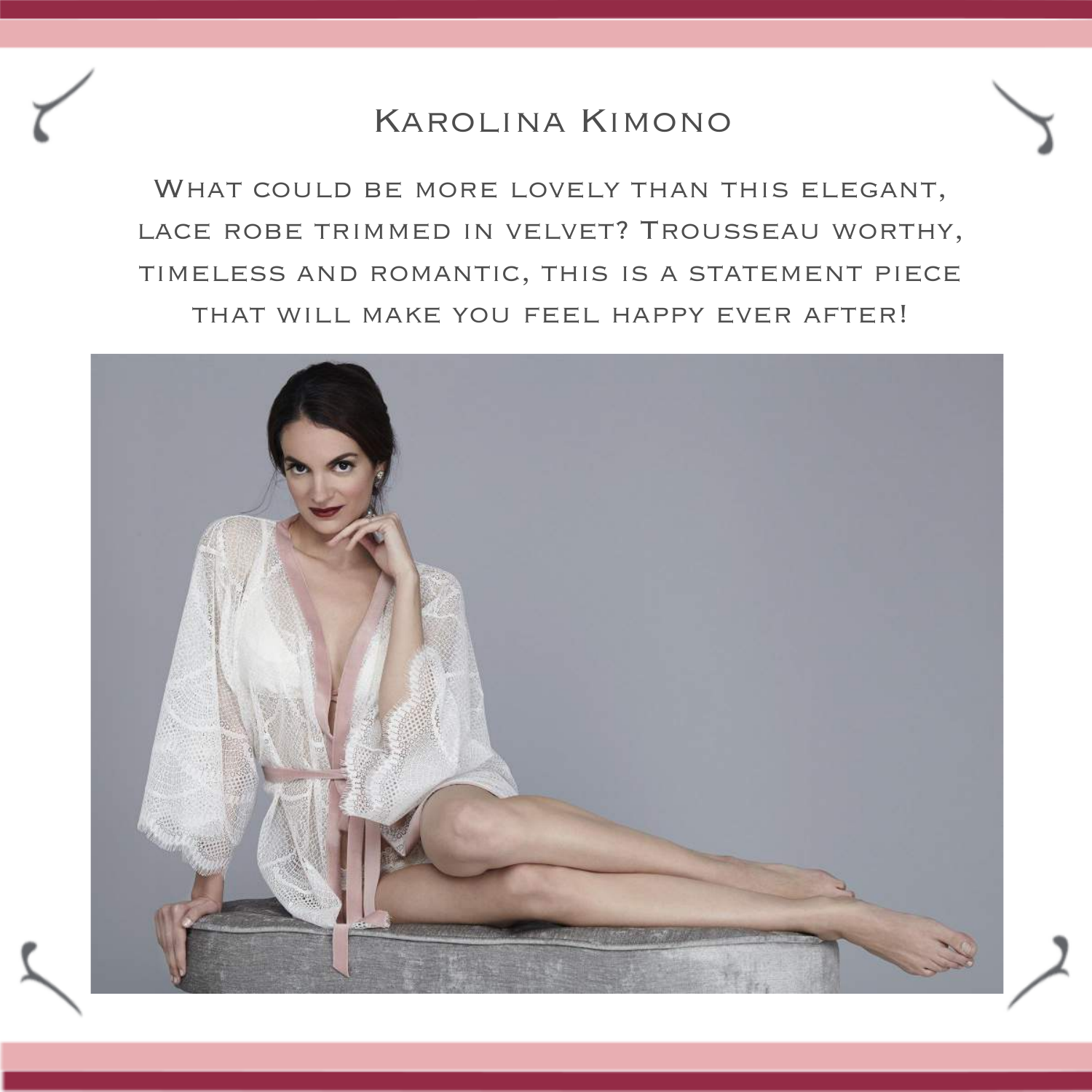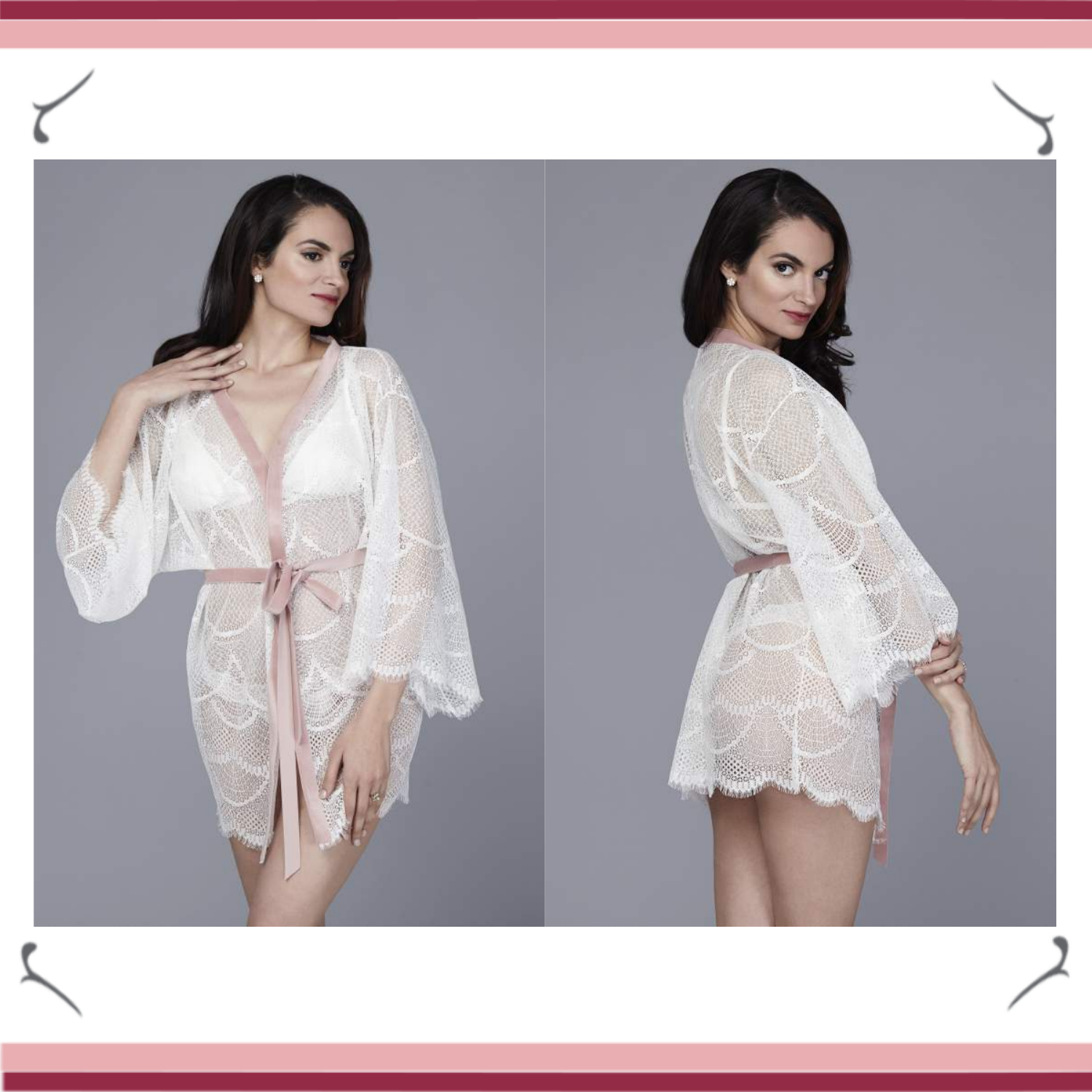THE KAT BRALETTE THIS SILKY BRALETTE WITH IT'S LUX LACE TRIM FEELS FABULOUSLY FEMININE. WITH A TOUCH OF SPANDEX AND ADJUSTABLE STRAPS, THIS BRALETTE WILL BE YOUR **FAVORITE** LONG AFTER THE HONEYMOON IS over.

THE KAT THONG WITH LUXURIOUS STRETCH SILK AND A SCALLOPED LACE WAISTBAND, THIS THONG PAIRS PERFECTLY WITH THE KAT BRALETTE. WEAR BOTH UNDER OUR KAROLINA KIMONO FOR A WEDDING NIGHT TO remember.

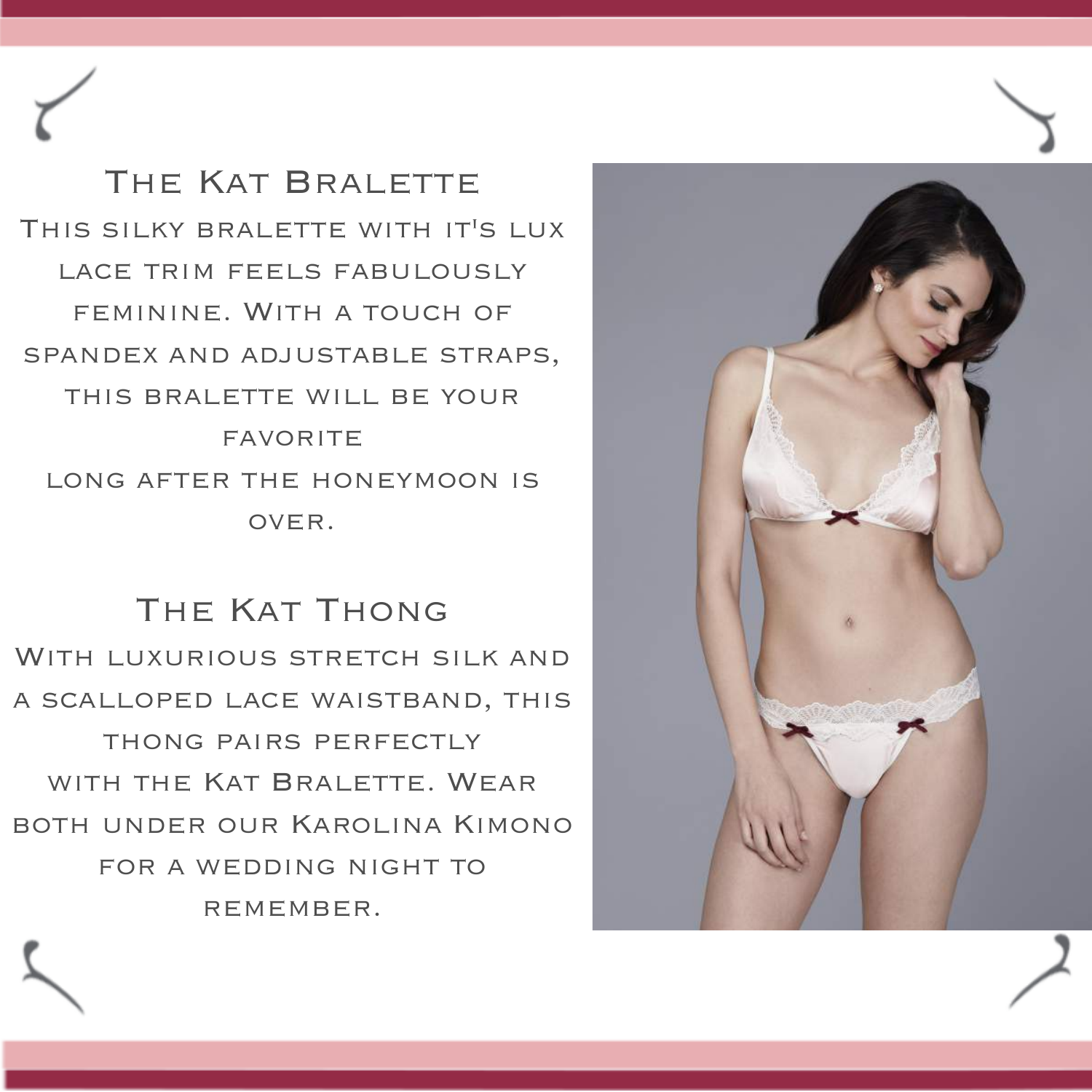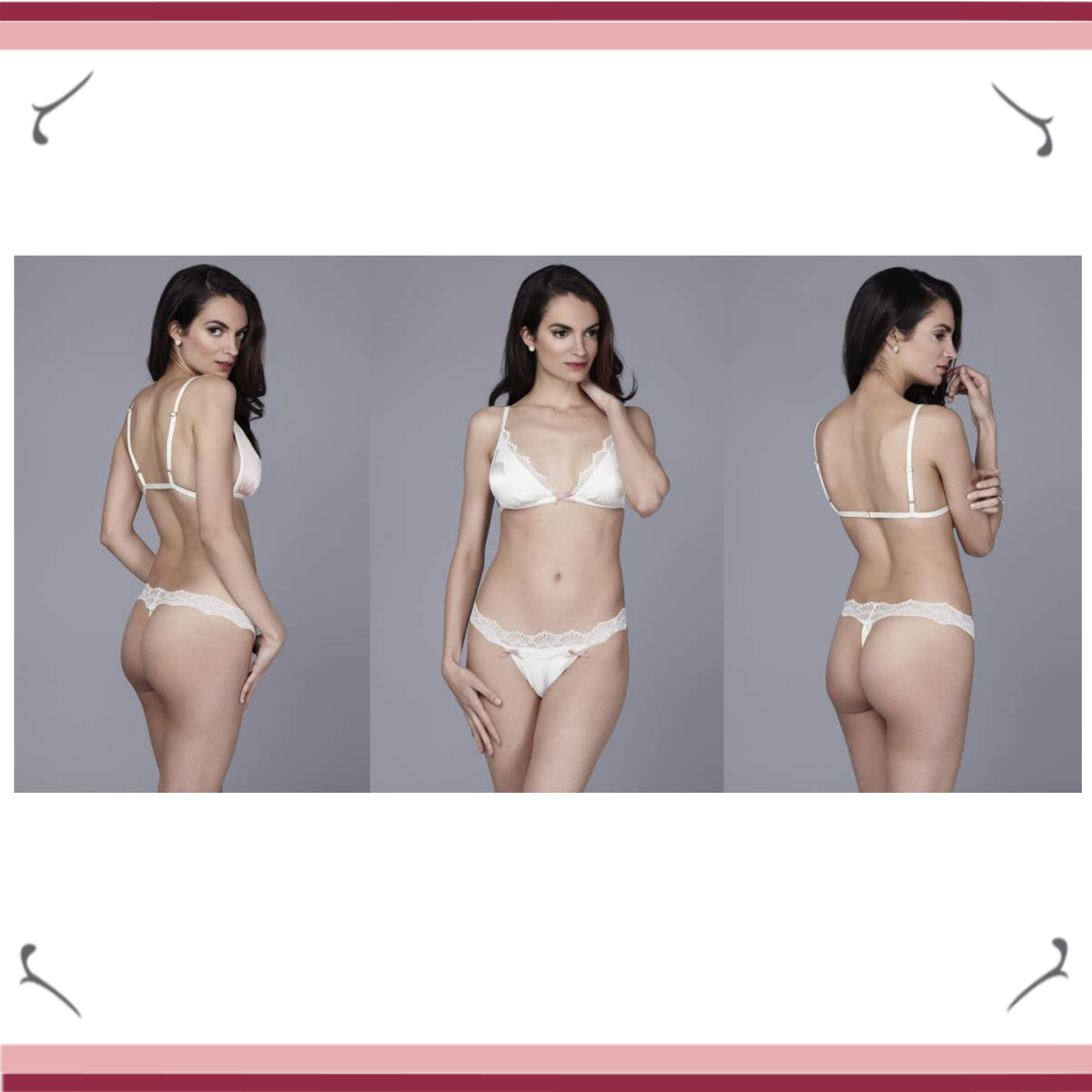#### GRACE GARTER BELT

OUR GARTER BELT IS THE ULTIMATE BOUDOIR PIECE. VELVET WITH CONTRAST SATIN RIBBON LINING. THIS GARTER BELT FASTENS WITH A CLASP AND TIES WITH A DECORATIVE BOW AS THE CHEEKY CHERRY ON TOP.

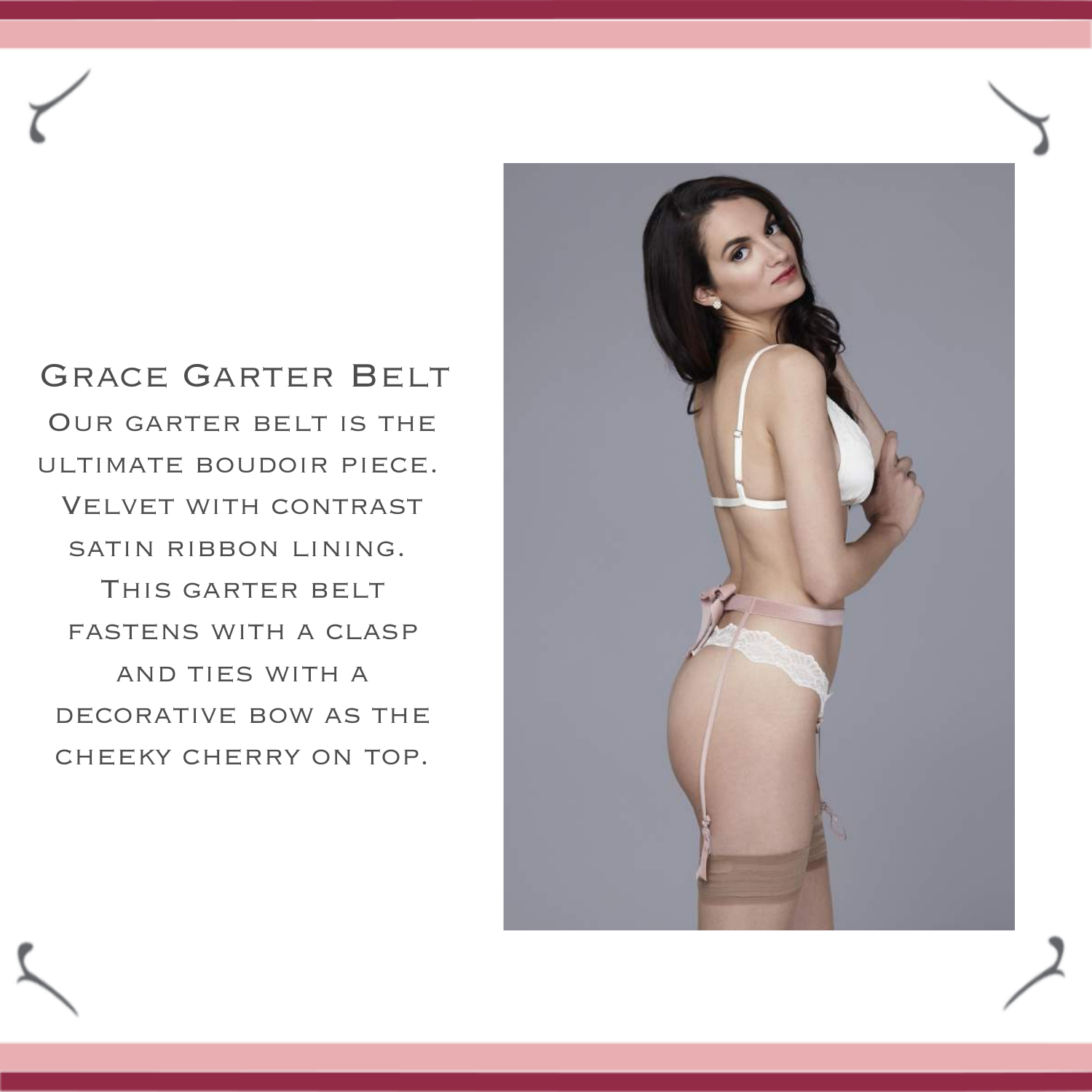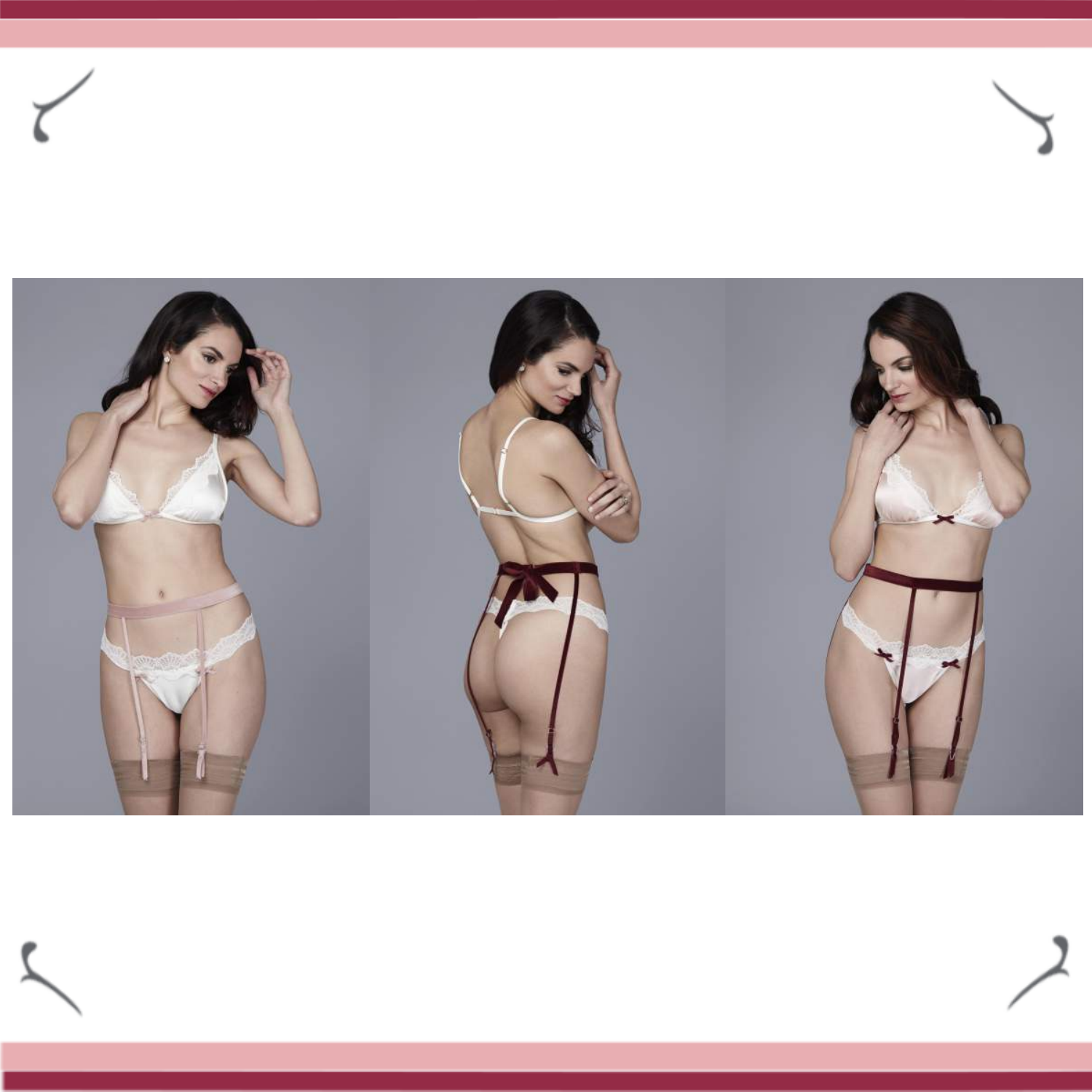MINDY CHEMISE ELEGANCE MEETS DECADENCE IN THIS BODY SKIMMING, DOUBLE-LAYERED SILK CHEMISE. DESIGNED TO DEVASTATE, THIS CHEMISE IS MADE OF SILK WITH JUST THE RIGHT TOUCH OF STRETCH, ADJUSTABLE STRAPS AND A CONTRASTING PEEKABOO HEM.

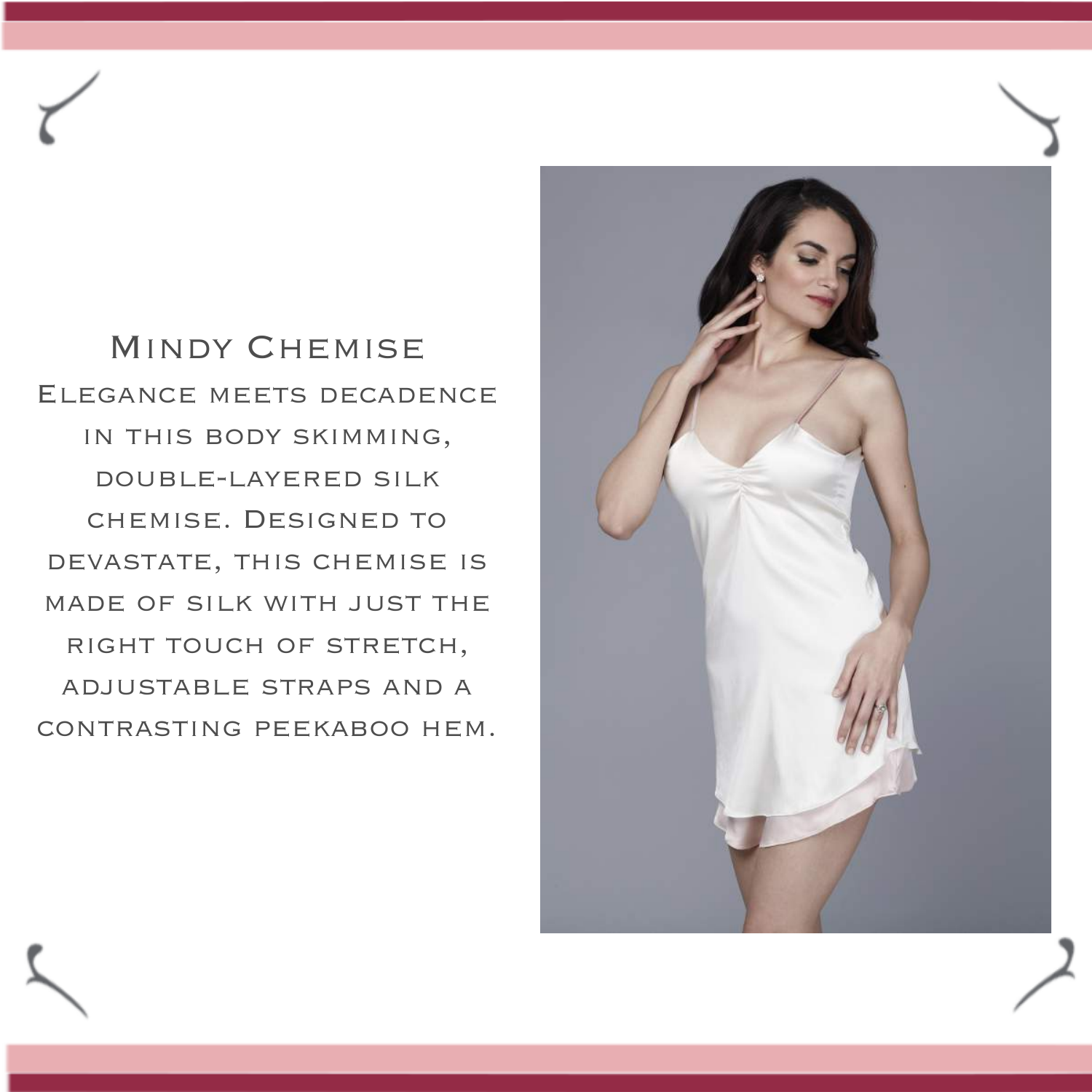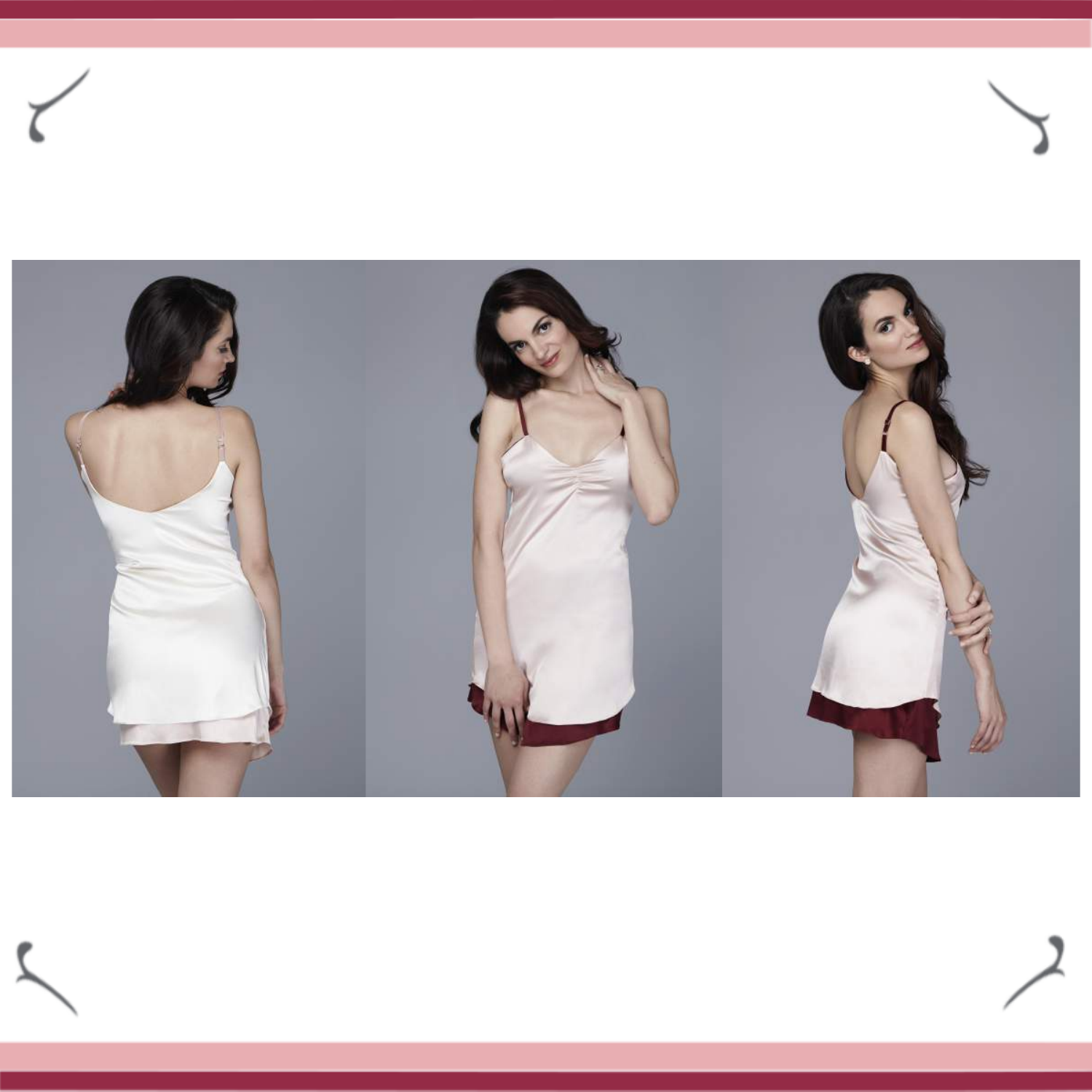#### JENNY KNICKERS

LOUNGE IN LUXURY IN OUR SWEET AND SASSY LACE SHORTS. THE SOFT VELVET BAND LENDS A SUBTLE TOUCH COLOR AND COMFY STRETCH.



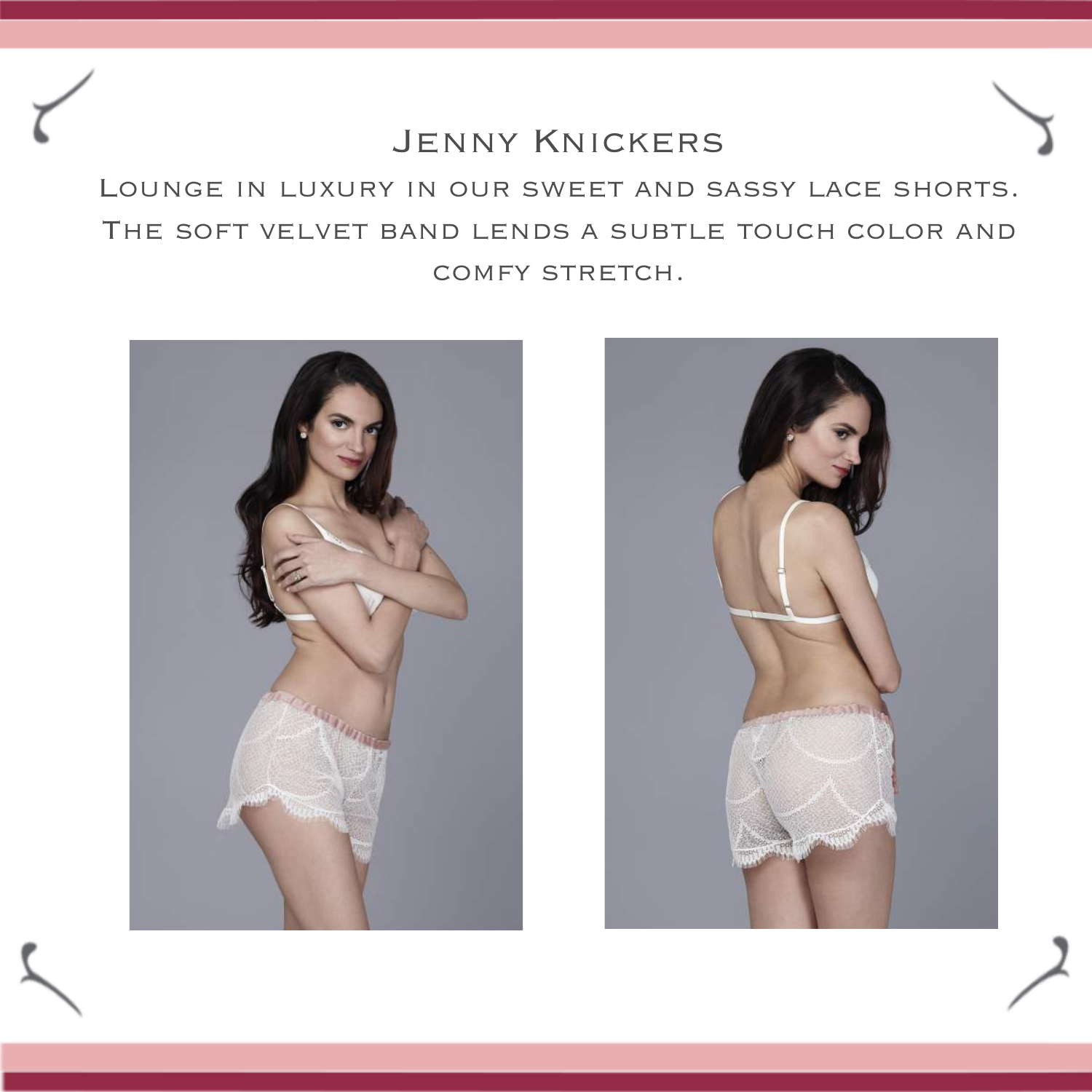

THANK YOU FOR VIEWING OUR LOOK BOOK!

THE GIVING BRIDE